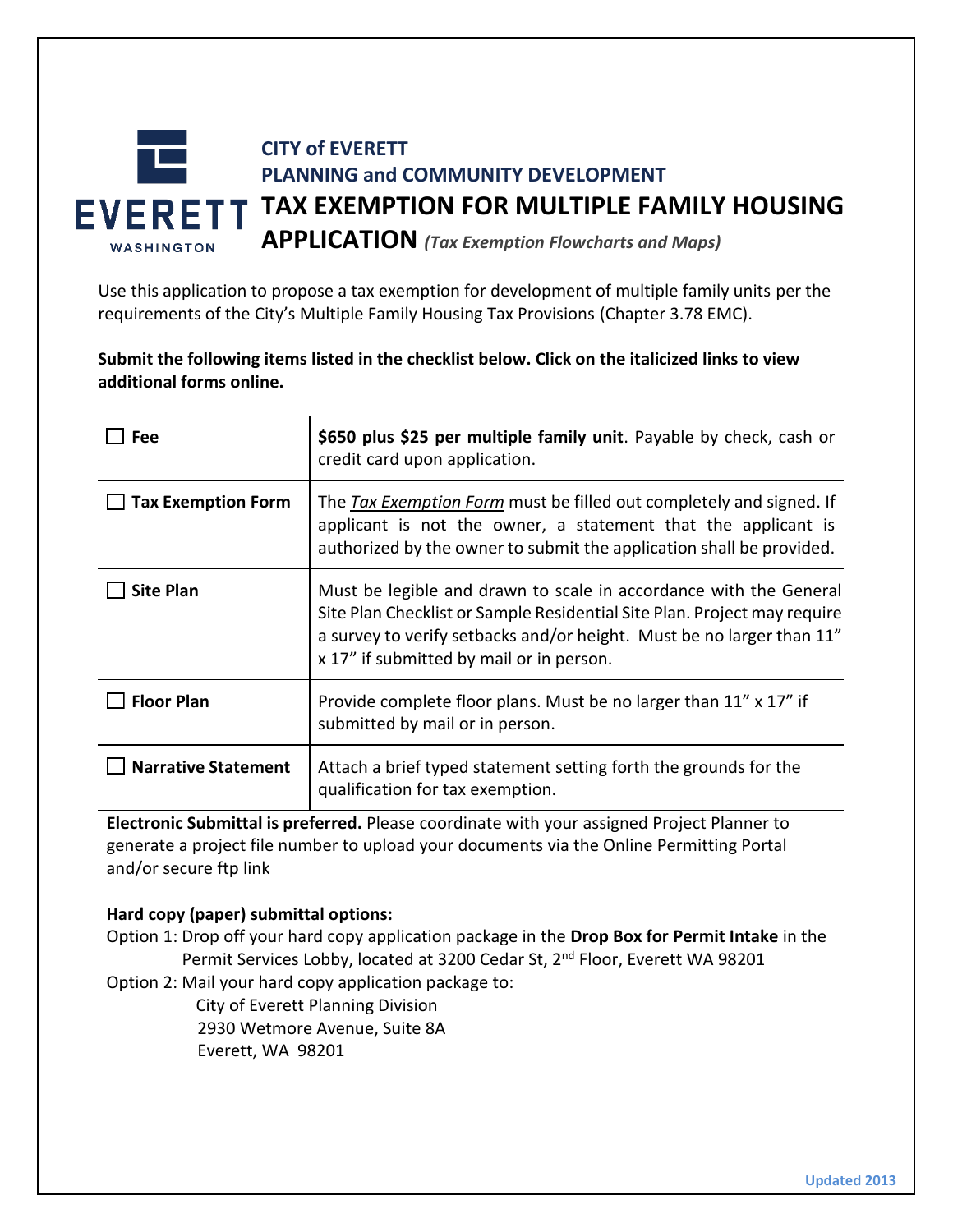| <b>CITY of EVERETT</b>                                                                                                                                                                                                                                                                                                                           |                                                           |
|--------------------------------------------------------------------------------------------------------------------------------------------------------------------------------------------------------------------------------------------------------------------------------------------------------------------------------------------------|-----------------------------------------------------------|
| <b>COMMUNITY, PLANNING and ECONOMIC DEVELOPMENT</b>                                                                                                                                                                                                                                                                                              |                                                           |
| <b>Tax Exemption Application Form</b>                                                                                                                                                                                                                                                                                                            |                                                           |
| <b>EVERF</b><br>Pursuant to Chapter 84.14 RCW and Chapter 3.78 EMC                                                                                                                                                                                                                                                                               |                                                           |
| <b>WASHINGTON</b>                                                                                                                                                                                                                                                                                                                                |                                                           |
|                                                                                                                                                                                                                                                                                                                                                  |                                                           |
|                                                                                                                                                                                                                                                                                                                                                  | FOR OFFICIAL USE ONLY                                     |
|                                                                                                                                                                                                                                                                                                                                                  | TYPE: TYPE:                                               |
|                                                                                                                                                                                                                                                                                                                                                  | FILE #                                                    |
|                                                                                                                                                                                                                                                                                                                                                  |                                                           |
|                                                                                                                                                                                                                                                                                                                                                  |                                                           |
|                                                                                                                                                                                                                                                                                                                                                  |                                                           |
|                                                                                                                                                                                                                                                                                                                                                  |                                                           |
|                                                                                                                                                                                                                                                                                                                                                  |                                                           |
|                                                                                                                                                                                                                                                                                                                                                  |                                                           |
|                                                                                                                                                                                                                                                                                                                                                  |                                                           |
|                                                                                                                                                                                                                                                                                                                                                  | <u> 1980 - Johann Barnett, fransk politiker (d. 1980)</u> |
|                                                                                                                                                                                                                                                                                                                                                  |                                                           |
|                                                                                                                                                                                                                                                                                                                                                  |                                                           |
|                                                                                                                                                                                                                                                                                                                                                  |                                                           |
|                                                                                                                                                                                                                                                                                                                                                  |                                                           |
|                                                                                                                                                                                                                                                                                                                                                  |                                                           |
| New Construction YES $\Box$ NO $\Box$<br>Rehabilitation of Existing Units YES                                                                                                                                                                                                                                                                    | NO <sub>0</sub>                                           |
| #of New Units_external Existing Empty_exterion Existing Occupied_external and Thits applying for this exemption                                                                                                                                                                                                                                  |                                                           |
|                                                                                                                                                                                                                                                                                                                                                  | $NO$ $\square$                                            |
| Affordable Housing: Projects seeking a 12-year exemption are required to provide 20% of the units as affordable<br>housing as follows:                                                                                                                                                                                                           |                                                           |
| Area 1 (Metro Everett), Area 2 (Evergreen Way) and Area 3 (North Broadway: 10% of the units must be affordable to<br>households whose income is at or below 60% of the median household income adjusted for household size for<br>Snohomish County; and 10% must be provided to households whose income is at or below 80% of the median income. |                                                           |
| Area 4 (Waterfront) and Area 5 (Riverfront): 10% of the units must be affordable to households whose income is at or<br>below 80% of the median household income adjusted for household size for Snohomish County; and 10% must be<br>provided to households whose income is at or below 115% of the median income.                              |                                                           |
| Is this application seeking a 12-year exemption? YES $\Box$ NO $\Box$                                                                                                                                                                                                                                                                            |                                                           |
| If, Yes, which area is the project located in?                                                                                                                                                                                                                                                                                                   |                                                           |
| # of Affordable Units:<br><b>Total Units:</b>                                                                                                                                                                                                                                                                                                    |                                                           |

|  |  | <b>Updated 2020</b> |
|--|--|---------------------|
|--|--|---------------------|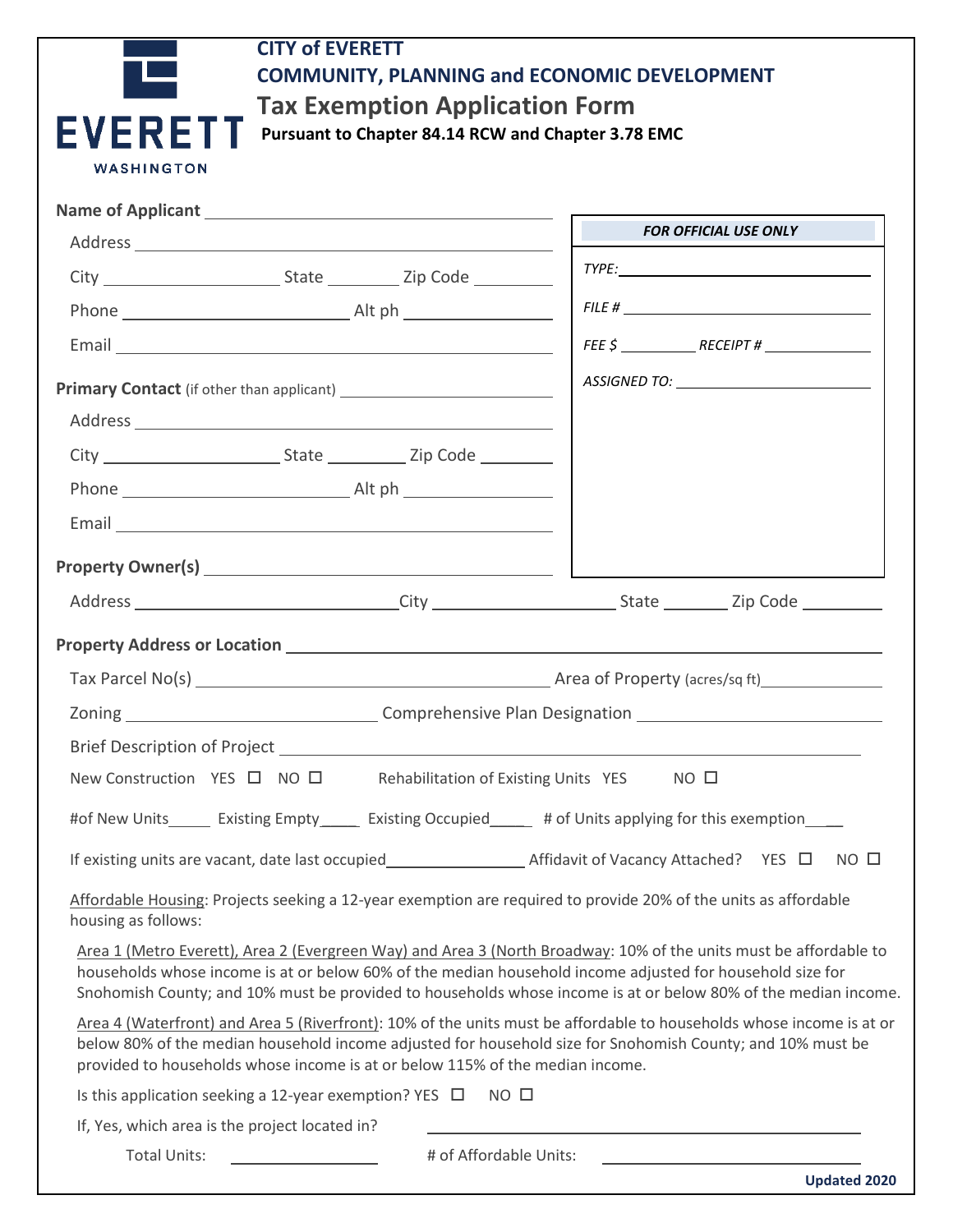## (For Official Use) Building is in compliance with the City's Minimum Housing Code? YES  $\Box$  NO  $\Box$

Describe building use and square feet intended for each use

 $\overline{a}$ 

Projected Cost of New Construction/Rehabilitation \$ Source of Cost Estimate

Expected Date to Start Project **Expected Date to Complete Project** 

- The project **must meet** the following criteria for special valuation on multi-family property:
	- 1. Be located within the *"Property Tax Exempt Zone"* designated for the tax incentive by the City.
	- 2. Not displace any existing residential tenants from the property proposed for development unless provided with housing of comparable size, quality, and price and a reasonable opportunity to relocate.
	- 3. Be a multiple family or mixed-use project which provides 8 or more additional dwelling units.
	- 4. At least 50% of proposed multiple family housing space be provided for permanent residential occupancy.
	- 5. Be completed within three years from the date of approval of the application.
	- 6. Be designed to comply with all building codes, zoning and other applicable regulations.
	- 7. Applicant must sign a contract with the City agreeing to conditions of the project development.
	- 8. Snohomish County Assessor may require owners to submit pertinent data regarding the use of classified land.

**•** Upon approval of the application, the applicant and the City **enter into an agreement** to which the applicant has agreed to the implementation of the development on terms and conditions satisfactory to the City.

**•** The City may issue a **Conditional Certificate of Acceptance of Tax Exemption**, based on the information provided by the Applicant. The Conditional Certificate will be effective for not more than three (3) years, but may be extended for an additional 24 months under certain circumstances. The city will issue a Final Certificate of Tax Exemption upon completion of the project, satisfactory fulfillment of all contract terms, a final inspections, and issuance of a Certificate of Occupancy.

**•** If the exemption is **canceled for noncompliance** or the **project ceases to be eligible an additional tax shall be imposed** as follows:

- A. The difference between the tax actually paid and the tax which would have been due for the pro rata portion of the tax year following cancellation, and for each tax year thereafter, if the improvements had been valued without exemption, (not to exceed three years before the discovery of the noncompliance); plus
- B. A penalty of 20 percent of the difference, plus
- C. Interest at the statutory rate on (a) / (b) from the date tax could have been paid without penalty if the improvements had been assessed at a value without regard to the exemption.

Note: The additional tax, interest and penalty (a) / (b) / (c) are due within the times provided by RCW 84.40.350-84.40.390, and the total bears interest thereafter at the rate provided for delinquent property taxes. The additional tax, penalty and interest constitute a lien by the City of Everett upon the land which attaches at the time the property is no longer eligible for exemption, and has priority to and must be fully paid and satisfied before a recognizance, mortgage, judgment, debt, obligation, or responsibility to or with which the land may become charged or liable.